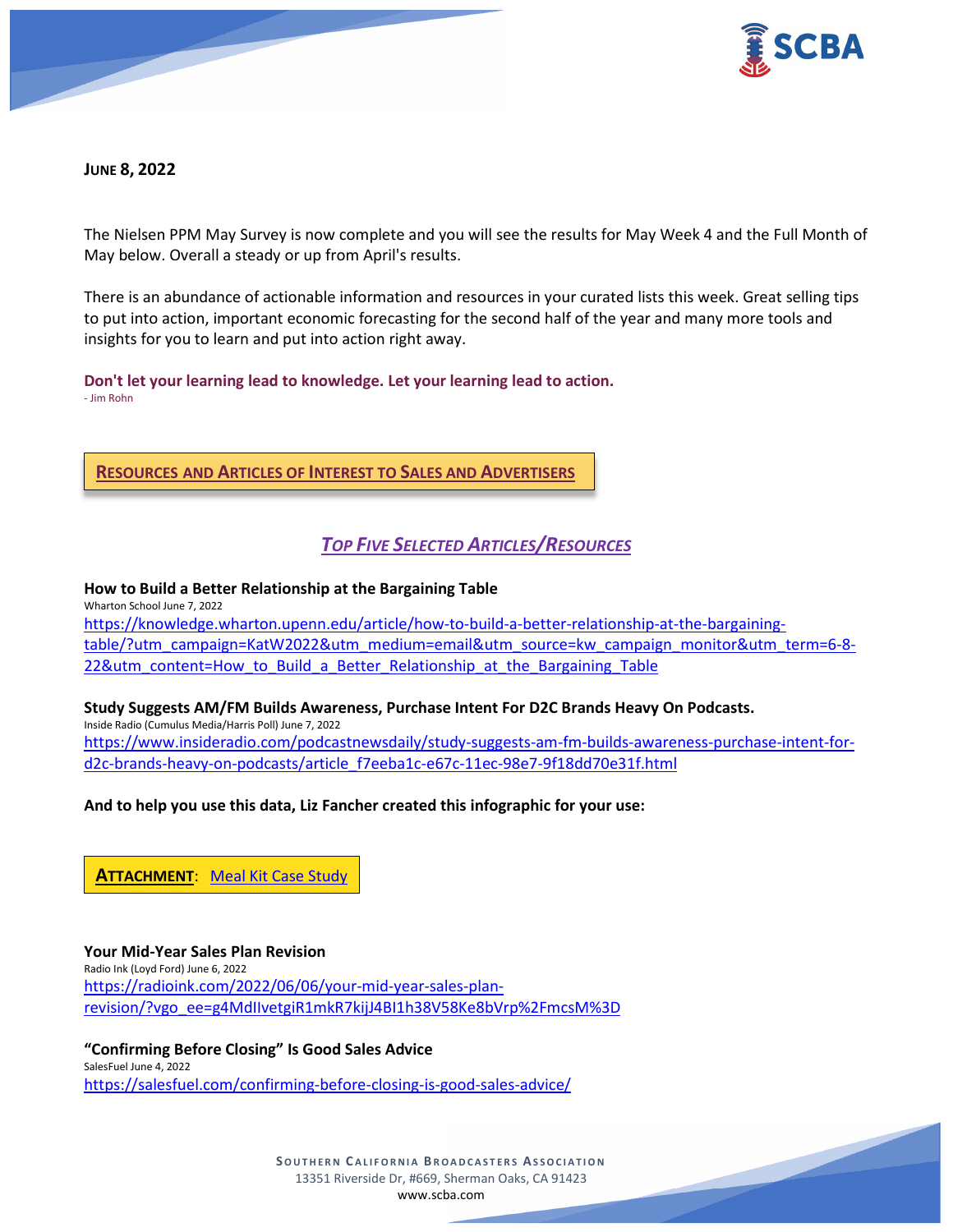

#### **6 Reasons Your Marketing Copy Isn't Converting — and How to Fix Each One** Entrepreneur June 1, 2022

<https://www.entrepreneur.com/article/425691>

# *CURATED ARTICLES/RESOURCES FOR REFERENCE, BACKGROUND AND TRACKING*

# **Downloads Down 2% Week-To-Week, Up 55% Year-To-Year In Podtrac Weekly Podcast Data Release For May 30-June 5**

All Access June 7, 2022

[https://www.allaccess.com/net-news/archive/story/218857/downloads-down-2-week-to-week-up-55-year-to](https://www.allaccess.com/net-news/archive/story/218857/downloads-down-2-week-to-week-up-55-year-to-year-i)[year-i](https://www.allaccess.com/net-news/archive/story/218857/downloads-down-2-week-to-week-up-55-year-to-year-i)

### **Political Ads Miss As Much As 40% Of Voters Due To Traditional Buying Strategies**

**(Note: This article points out how evolving TV viewership is under-delivering audience but it fails to provide solutions to the problem....like adding Radio to the media mix. That is up to us Radio folks to do!)** MediaPost June 7, 2022

[https://www.mediapost.com/publications/article/374555/political-ads-miss-as-much-as-40-of-voters-due](https://www.mediapost.com/publications/article/374555/political-ads-miss-as-much-as-40-of-voters-due-to.html?utm_source=newsletter&utm_medium=email&utm_content=headline&utm_campaign=126513&hashid=MvrWDWYNRcOEFJu_y2GIhQ)[to.html?utm\\_source=newsletter&utm\\_medium=email&utm\\_content=headline&utm\\_campaign=126513&hashi](https://www.mediapost.com/publications/article/374555/political-ads-miss-as-much-as-40-of-voters-due-to.html?utm_source=newsletter&utm_medium=email&utm_content=headline&utm_campaign=126513&hashid=MvrWDWYNRcOEFJu_y2GIhQ) [d=MvrWDWYNRcOEFJu\\_y2GIhQ](https://www.mediapost.com/publications/article/374555/political-ads-miss-as-much-as-40-of-voters-due-to.html?utm_source=newsletter&utm_medium=email&utm_content=headline&utm_campaign=126513&hashid=MvrWDWYNRcOEFJu_y2GIhQ)

# **Cash Back Phone App 'GetUpside' Makes Quick Ride To The Top Radio Advertisers List.**

Inside Radio (Media Monitors) June 7, 2022 [https://www.insideradio.com/free/cash-back-phone-app-getupside-makes-quick-ride-to-the-top-radio](https://www.insideradio.com/free/cash-back-phone-app-getupside-makes-quick-ride-to-the-top-radio-advertisers-list/article_3ce03bb2-e62a-11ec-8489-e39fc80786a2.html)[advertisers-list/article\\_3ce03bb2-e62a-11ec-8489-e39fc80786a2.html](https://www.insideradio.com/free/cash-back-phone-app-getupside-makes-quick-ride-to-the-top-radio-advertisers-list/article_3ce03bb2-e62a-11ec-8489-e39fc80786a2.html)

# **'Extreme Cooling Off' For Economy This Summer? Not Likely, Says NRF.**

Inside Radio June 7, 2022 [https://www.insideradio.com/free/extreme-cooling-off-for-economy-this-summer-not-likely-says](https://www.insideradio.com/free/extreme-cooling-off-for-economy-this-summer-not-likely-says-nrf/article_1c350e06-e62a-11ec-8eee-9f55250fc57a.html)[nrf/article\\_1c350e06-e62a-11ec-8eee-9f55250fc57a.html](https://www.insideradio.com/free/extreme-cooling-off-for-economy-this-summer-not-likely-says-nrf/article_1c350e06-e62a-11ec-8eee-9f55250fc57a.html)

# **Building Frequency Of Your Advertising Message**

Radio Ink (Marc Greenspan) June 6, 2022 [https://radioink.com/2022/06/06/building-frequency-of-your-advertising](https://radioink.com/2022/06/06/building-frequency-of-your-advertising-message/?vgo_ee=g4MdIIvetgiR1mkR7kijJ4BI1h38V58Ke8bVrp%2FmcsM%3D)[message/?vgo\\_ee=g4MdIIvetgiR1mkR7kijJ4BI1h38V58Ke8bVrp%2FmcsM%3D](https://radioink.com/2022/06/06/building-frequency-of-your-advertising-message/?vgo_ee=g4MdIIvetgiR1mkR7kijJ4BI1h38V58Ke8bVrp%2FmcsM%3D)

# **Craft a Buying Vision to Close More Deals**

SalesFuel June 4, 2022 <https://salesfuel.com/craft-a-buying-vision-to-close-more-deals/>

# **6 Good Habits of Successful Salespeople**

SalesFuel June 4, 2022 <https://salesfuel.com/6-good-habits-of-successful-salespeople/>

# **Survey: Consumers reducing summer spend**

Chain Store Age June 3, 2022 [https://chainstoreage.com/survey-consumers-reducing-summer](https://chainstoreage.com/survey-consumers-reducing-summer-spend?oly_enc_id=8319H4585489H7M&utm_source=omeda&utm_medium=email&utm_campaign=NL_CSA+Day+Breaker&utm_keyword=)[spend?oly\\_enc\\_id=8319H4585489H7M&utm\\_source=omeda&utm\\_medium=email&utm\\_campaign=NL\\_CSA+D](https://chainstoreage.com/survey-consumers-reducing-summer-spend?oly_enc_id=8319H4585489H7M&utm_source=omeda&utm_medium=email&utm_campaign=NL_CSA+Day+Breaker&utm_keyword=) [ay+Breaker&utm\\_keyword=](https://chainstoreage.com/survey-consumers-reducing-summer-spend?oly_enc_id=8319H4585489H7M&utm_source=omeda&utm_medium=email&utm_campaign=NL_CSA+Day+Breaker&utm_keyword=)

> **SOUTHERN C ALIFORNIA B ROADCASTERS ASSOCIATION** 13351 Riverside Dr, #669, Sherman Oaks, CA 91423 [www.scba.com](http://www.scba.com/)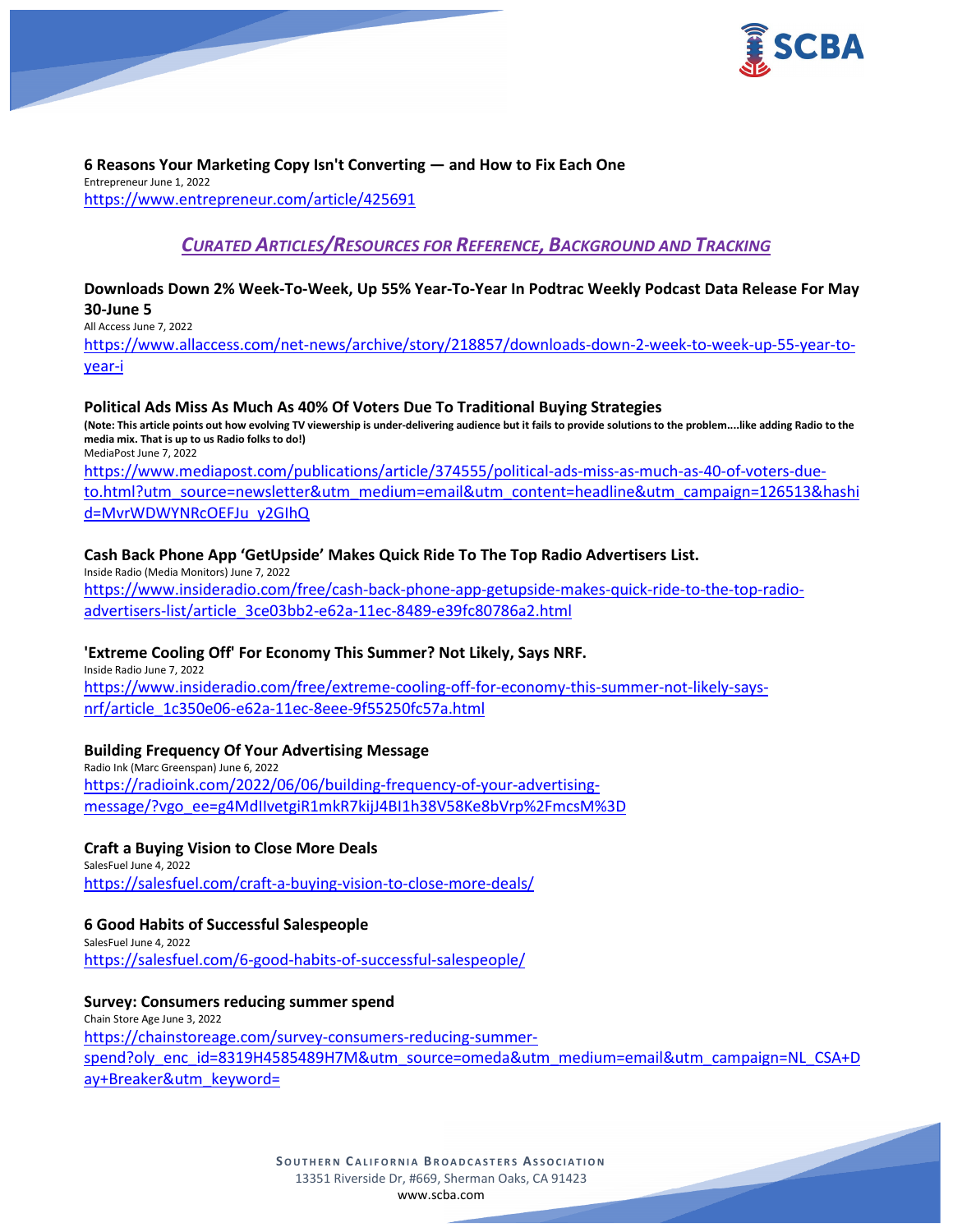

#### **Fear factor: Overcoming human barriers to innovation**

McKinsey & Company June 3, 2022 [https://www.mckinsey.com/business-functions/strategy-and-corporate-finance/our-insights/fear-factor](https://www.mckinsey.com/business-functions/strategy-and-corporate-finance/our-insights/fear-factor-overcoming-human-barriers-to-innovation)[overcoming-human-barriers-to-innovation](https://www.mckinsey.com/business-functions/strategy-and-corporate-finance/our-insights/fear-factor-overcoming-human-barriers-to-innovation)

#### **Radio Targets Affluent Adults Ready to Release A Flood of Spending.**

Inside Radio (The Media Audit) June 3, 2022 [https://www.insideradio.com/free/radio-targets-affluent-adults-ready-to-release-a-flood-of](https://www.insideradio.com/free/radio-targets-affluent-adults-ready-to-release-a-flood-of-spending/article_ca0aeae4-e30c-11ec-9aa3-8b278c13b3d0.html)[spending/article\\_ca0aeae4-e30c-11ec-9aa3-8b278c13b3d0.html](https://www.insideradio.com/free/radio-targets-affluent-adults-ready-to-release-a-flood-of-spending/article_ca0aeae4-e30c-11ec-9aa3-8b278c13b3d0.html)

#### **ANA Analysis: Ad Fraud Tops \$100B Annually**

MediaPost June 2, 2022 [https://www.mediapost.com/publications/article/374411/ana-analysis-ad-fraud-tops-100b](https://www.mediapost.com/publications/article/374411/ana-analysis-ad-fraud-tops-100b-annually.html?utm_source=newsletter&utm_medium=email&utm_content=headline&utm_campaign=126484&hashid=IZA7uSulTnimoAz9RMXvmQ)[annually.html?utm\\_source=newsletter&utm\\_medium=email&utm\\_content=headline&utm\\_campaign=126484&](https://www.mediapost.com/publications/article/374411/ana-analysis-ad-fraud-tops-100b-annually.html?utm_source=newsletter&utm_medium=email&utm_content=headline&utm_campaign=126484&hashid=IZA7uSulTnimoAz9RMXvmQ) [hashid=IZA7uSulTnimoAz9RMXvmQ](https://www.mediapost.com/publications/article/374411/ana-analysis-ad-fraud-tops-100b-annually.html?utm_source=newsletter&utm_medium=email&utm_content=headline&utm_campaign=126484&hashid=IZA7uSulTnimoAz9RMXvmQ)

#### **Your Digital Marketing Isn't Reaching Hispanics**

Media Post June 2, 2022 [https://www.mediapost.com/publications/article/374420/your-digital-marketing-isnt-reaching](https://www.mediapost.com/publications/article/374420/your-digital-marketing-isnt-reaching-hispanics.html?edition=126472)[hispanics.html?edition=126472](https://www.mediapost.com/publications/article/374420/your-digital-marketing-isnt-reaching-hispanics.html?edition=126472)

#### **Live Concerts Are Back, But Small Venues Face Longer Road to Recovery**

The Hollywood Reporter June 2, 2022 [https://www.hollywoodreporter.com/business/business-news/live-concerts-small-venues-recovery-](https://www.hollywoodreporter.com/business/business-news/live-concerts-small-venues-recovery-1235156481/)[1235156481/](https://www.hollywoodreporter.com/business/business-news/live-concerts-small-venues-recovery-1235156481/)

# **RESOURCES AND ARTICLES OF INTEREST TO MANAGERS FOR**

**PLANNING AND FORECASTING:**

# *TOP FIVE SELECTED ARTICLES/RESOURCES*

**Borrell Forecast Shows Big Variances In Ad Growth Rates For 2022.** Inside Radio June 8, 2022 [https://www.insideradio.com/free/borrell-forecast-shows-big-variances-in-ad-growth-rates-for-](https://www.insideradio.com/free/borrell-forecast-shows-big-variances-in-ad-growth-rates-for-2022/article_d573f530-e706-11ec-83b8-3bd94a227052.html)[2022/article\\_d573f530-e706-11ec-83b8-3bd94a227052.html](https://www.insideradio.com/free/borrell-forecast-shows-big-variances-in-ad-growth-rates-for-2022/article_d573f530-e706-11ec-83b8-3bd94a227052.html)

**How's The Ad Campaign Working? The Client's Answer Is Now Part Of Marketron's REV Platform.** Inside Radio June 8, 2022 [https://www.insideradio.com/free/how-s-the-ad-campaign-working-the-client-s-answer-is-now-part-of](https://www.insideradio.com/free/how-s-the-ad-campaign-working-the-client-s-answer-is-now-part-of-marketron/article_78da7790-e706-11ec-9d01-c3458fa6fcea.html)[marketron/article\\_78da7790-e706-11ec-9d01-c3458fa6fcea.html](https://www.insideradio.com/free/how-s-the-ad-campaign-working-the-client-s-answer-is-now-part-of-marketron/article_78da7790-e706-11ec-9d01-c3458fa6fcea.html)

**Next Generation Of Apple's CarPlay Takes Bigger Dashboard Role, Including Controlling Radio.** Inside Radio June 7, 2022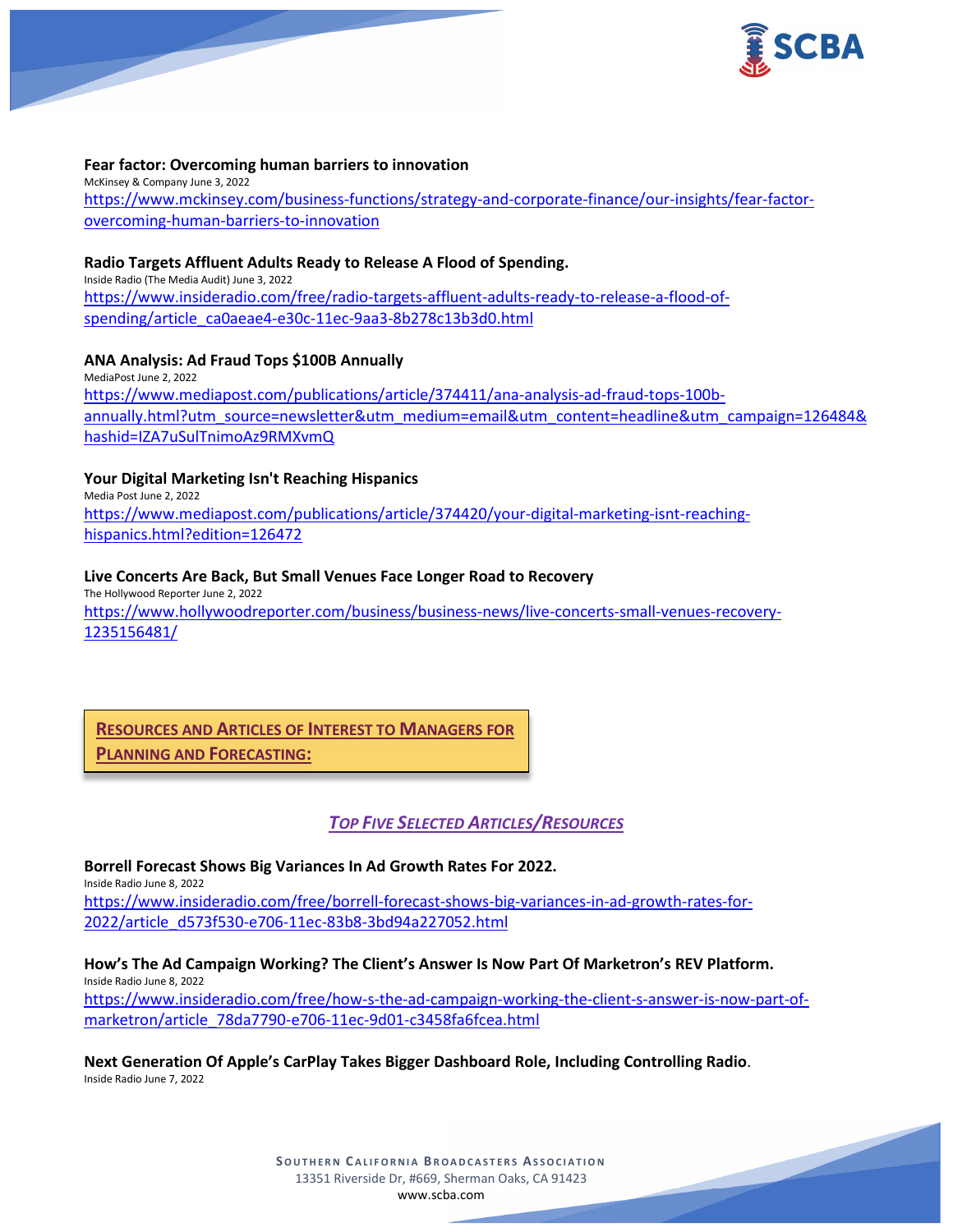

[https://www.insideradio.com/free/next-generation-of-apple-s-carplay-takes-bigger-dashboard-role-including](https://www.insideradio.com/free/next-generation-of-apple-s-carplay-takes-bigger-dashboard-role-including-controlling-radio/article_8937fd74-e62a-11ec-946f-831aa72694c2.html)[controlling-radio/article\\_8937fd74-e62a-11ec-946f-831aa72694c2.html](https://www.insideradio.com/free/next-generation-of-apple-s-carplay-takes-bigger-dashboard-role-including-controlling-radio/article_8937fd74-e62a-11ec-946f-831aa72694c2.html)

**FCC's Revised Political Ad Rules Take Effect July 5.** Inside Radio June 3, 2022 [https://www.insideradio.com/free/fcc-s-revised-political-ad-rules-take-effect-july-5/article\\_073fd924-e30d-](https://www.insideradio.com/free/fcc-s-revised-political-ad-rules-take-effect-july-5/article_073fd924-e30d-11ec-b442-b3cbbc8bf08c.html)[11ec-b442-b3cbbc8bf08c.html](https://www.insideradio.com/free/fcc-s-revised-political-ad-rules-take-effect-july-5/article_073fd924-e30d-11ec-b442-b3cbbc8bf08c.html)

#### **Quantitative vs. Qualitative Sales Forecasting: Which Is Best For You?** LinkedIn May 26, 2022 [https://www.linkedin.com/business/sales/blog/sales-ops/decide-between-quantitative-qualitative-sales](https://www.linkedin.com/business/sales/blog/sales-ops/decide-between-quantitative-qualitative-sales-forecasting)[forecasting](https://www.linkedin.com/business/sales/blog/sales-ops/decide-between-quantitative-qualitative-sales-forecasting)

# *CURATED ARTICLES/RESOURCES FOR REFERENCE, BACKGROUND AND TRACKING*

# **Zenith Issues 'Minor Downgrade' To Global Ad Outlook, U.S. Remains Unchanged**

MediaPost June 8, 2022

[https://www.mediapost.com/publications/article/374584/zenith-issues-minor-downgrade-to-global-ad](https://www.mediapost.com/publications/article/374584/zenith-issues-minor-downgrade-to-global-ad-outlo.html?utm_source=newsletter&utm_medium=email&utm_content=readmore&utm_campaign=126524&hashid=0GmwUb-VQzGl9svJRwTNrA)[outlo.html?utm\\_source=newsletter&utm\\_medium=email&utm\\_content=readmore&utm\\_campaign=126524&h](https://www.mediapost.com/publications/article/374584/zenith-issues-minor-downgrade-to-global-ad-outlo.html?utm_source=newsletter&utm_medium=email&utm_content=readmore&utm_campaign=126524&hashid=0GmwUb-VQzGl9svJRwTNrA) [ashid=0GmwUb-VQzGl9svJRwTNrA](https://www.mediapost.com/publications/article/374584/zenith-issues-minor-downgrade-to-global-ad-outlo.html?utm_source=newsletter&utm_medium=email&utm_content=readmore&utm_campaign=126524&hashid=0GmwUb-VQzGl9svJRwTNrA)

### **What Didn't Happen – And Why – To Radio During The Pandemic.**

Inside Radio (Borrell) June 8, 2022 [https://www.insideradio.com/free/what-didn-t-happen-and-why-to-radio-during-the](https://www.insideradio.com/free/what-didn-t-happen-and-why-to-radio-during-the-pandemic/article_f48533ee-e706-11ec-bc6d-9f9099aca36e.html)[pandemic/article\\_f48533ee-e706-11ec-bc6d-9f9099aca36e.html](https://www.insideradio.com/free/what-didn-t-happen-and-why-to-radio-during-the-pandemic/article_f48533ee-e706-11ec-bc6d-9f9099aca36e.html)

#### **Why Elon Musk Could Turn Out To Be Radio's Best Friend**

Jacobs Media Strategies (Fred Jacobs) June 8, 2022 <https://jacobsmedia.com/67894-2/>

# **Automotive TV Spending Up Nearly 38% In May**

MediaPost June 7, 2022 [https://www.mediapost.com/publications/article/374580/automotive-tv-spending-up-nearly-38-in](https://www.mediapost.com/publications/article/374580/automotive-tv-spending-up-nearly-38-in-may.html?utm_source=newsletter&utm_medium=email&utm_content=headline&utm_campaign=126524&hashid=0GmwUb-VQzGl9svJRwTNrA)[may.html?utm\\_source=newsletter&utm\\_medium=email&utm\\_content=headline&utm\\_campaign=126524&has](https://www.mediapost.com/publications/article/374580/automotive-tv-spending-up-nearly-38-in-may.html?utm_source=newsletter&utm_medium=email&utm_content=headline&utm_campaign=126524&hashid=0GmwUb-VQzGl9svJRwTNrA) [hid=0GmwUb-VQzGl9svJRwTNrA](https://www.mediapost.com/publications/article/374580/automotive-tv-spending-up-nearly-38-in-may.html?utm_source=newsletter&utm_medium=email&utm_content=headline&utm_campaign=126524&hashid=0GmwUb-VQzGl9svJRwTNrA)

#### **Priorities for the Modern Leader**

The Center For Sales Strategy (Stephanie Stoll) June 7, 2022 [https://blog.thecenterforsalesstrategy.com/priorities-for-the-modern](https://blog.thecenterforsalesstrategy.com/priorities-for-the-modern-leader?utm_campaign=subscriber&utm_medium=email&_hsmi=215646641&_hsenc=p2ANqtz--vCNg-p7mAjFfxEdnc2Gr2__NkRho_3ijTwX_MrS_jOjOTuUHiCAWq6lVESncLy8kWLBKSanMzAmCfSdJSAn2eKxW3Vg&utm_content=215646641&utm_source=hs_email)[leader?utm\\_campaign=subscriber&utm\\_medium=email&\\_hsmi=215646641&\\_hsenc=p2ANqtz--vCNg](https://blog.thecenterforsalesstrategy.com/priorities-for-the-modern-leader?utm_campaign=subscriber&utm_medium=email&_hsmi=215646641&_hsenc=p2ANqtz--vCNg-p7mAjFfxEdnc2Gr2__NkRho_3ijTwX_MrS_jOjOTuUHiCAWq6lVESncLy8kWLBKSanMzAmCfSdJSAn2eKxW3Vg&utm_content=215646641&utm_source=hs_email)[p7mAjFfxEdnc2Gr2\\_\\_NkRho\\_3ijTwX\\_MrS\\_jOjOTuUHiCAWq6lVESncLy8kWLBKSanMzAmCfSdJSAn2eKxW3Vg&ut](https://blog.thecenterforsalesstrategy.com/priorities-for-the-modern-leader?utm_campaign=subscriber&utm_medium=email&_hsmi=215646641&_hsenc=p2ANqtz--vCNg-p7mAjFfxEdnc2Gr2__NkRho_3ijTwX_MrS_jOjOTuUHiCAWq6lVESncLy8kWLBKSanMzAmCfSdJSAn2eKxW3Vg&utm_content=215646641&utm_source=hs_email) [m\\_content=215646641&utm\\_source=hs\\_email](https://blog.thecenterforsalesstrategy.com/priorities-for-the-modern-leader?utm_campaign=subscriber&utm_medium=email&_hsmi=215646641&_hsenc=p2ANqtz--vCNg-p7mAjFfxEdnc2Gr2__NkRho_3ijTwX_MrS_jOjOTuUHiCAWq6lVESncLy8kWLBKSanMzAmCfSdJSAn2eKxW3Vg&utm_content=215646641&utm_source=hs_email)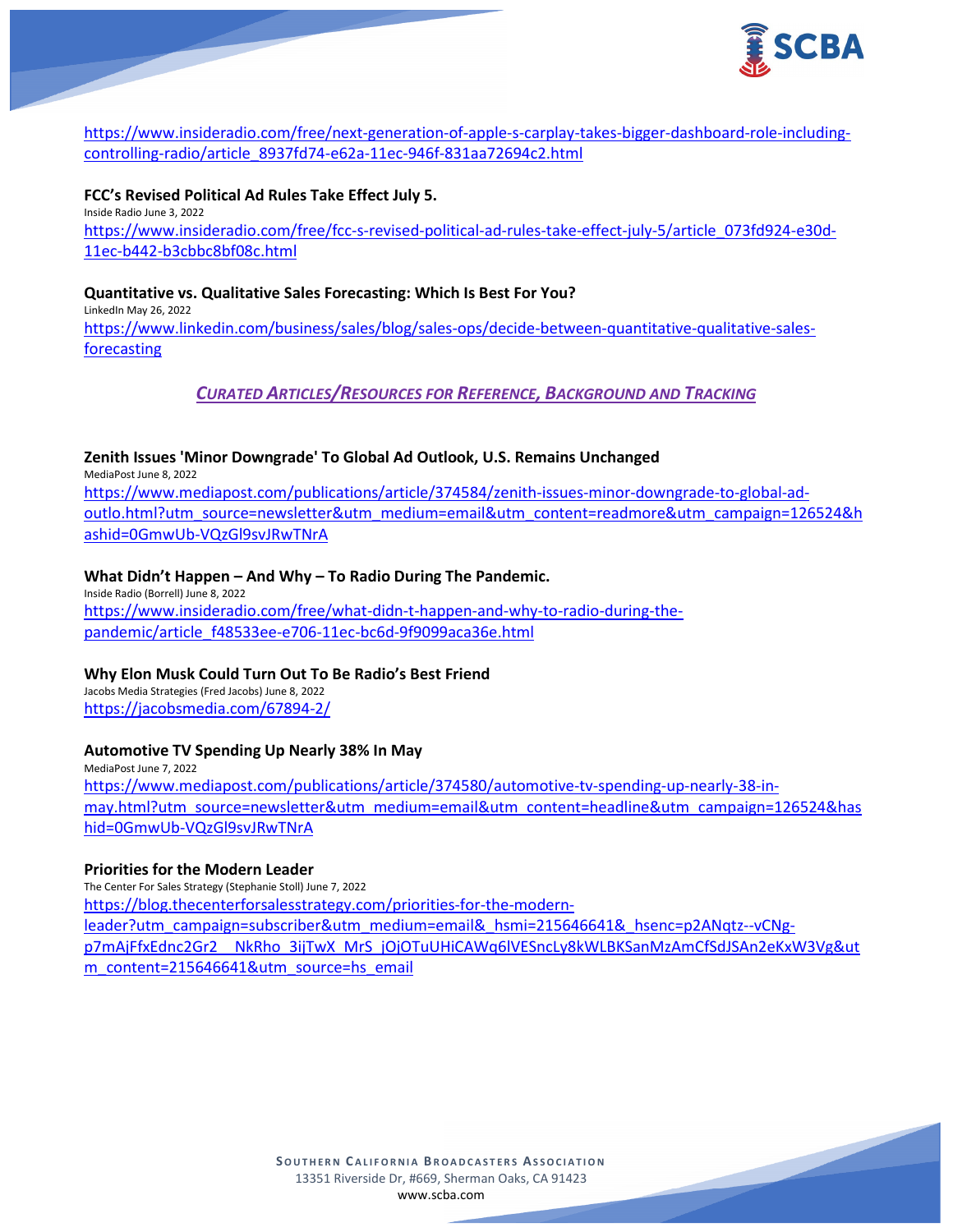

#### **U.S. Radio Stations Face 13% Fee Hike**

#### **NAB calls the planned increase "staggering" for the radio industry**

RadioWorld June 7, 2022 [https://www.radioworld.com/news-and-business/business-and-law/u-s-radio-stations-face-13-fee](https://www.radioworld.com/news-and-business/business-and-law/u-s-radio-stations-face-13-fee-hike?utm_source=SmartBrief&utm_medium=email&utm_campaign=45863C53-9E40-4489-97A3-CC1A29EF491D&utm_content=0472C424-6E88-448C-9940-EC03E5287C3F&utm_term=56635b9b-0180-46fb-92ea-d1c65bc244bb)[hike?utm\\_source=SmartBrief&utm\\_medium=email&utm\\_campaign=45863C53-9E40-4489-97A3-](https://www.radioworld.com/news-and-business/business-and-law/u-s-radio-stations-face-13-fee-hike?utm_source=SmartBrief&utm_medium=email&utm_campaign=45863C53-9E40-4489-97A3-CC1A29EF491D&utm_content=0472C424-6E88-448C-9940-EC03E5287C3F&utm_term=56635b9b-0180-46fb-92ea-d1c65bc244bb) [CC1A29EF491D&utm\\_content=0472C424-6E88-448C-9940-EC03E5287C3F&utm\\_term=56635b9b-0180-46fb-](https://www.radioworld.com/news-and-business/business-and-law/u-s-radio-stations-face-13-fee-hike?utm_source=SmartBrief&utm_medium=email&utm_campaign=45863C53-9E40-4489-97A3-CC1A29EF491D&utm_content=0472C424-6E88-448C-9940-EC03E5287C3F&utm_term=56635b9b-0180-46fb-92ea-d1c65bc244bb)[92ea-d1c65bc244bb](https://www.radioworld.com/news-and-business/business-and-law/u-s-radio-stations-face-13-fee-hike?utm_source=SmartBrief&utm_medium=email&utm_campaign=45863C53-9E40-4489-97A3-CC1A29EF491D&utm_content=0472C424-6E88-448C-9940-EC03E5287C3F&utm_term=56635b9b-0180-46fb-92ea-d1c65bc244bb)

# **In the Upfront, GroupM Is Sticking With Nielsen for Now, but It's Testing iSpot, Comscore, VideoAmp for the Future**

Broadcasting + Cable June 6, 2022

[https://www.nexttv.com/news/in-the-upfront-groupm-is-sticking-with-nielsen-for-now-but-its-testing-ispot](https://www.nexttv.com/news/in-the-upfront-groupm-is-sticking-with-nielsen-for-now-but-its-testing-ispot-comscore-videoamp-for-the-future?utm_source=SmartBrief&utm_medium=email&utm_campaign=45863C53-9E40-4489-97A3-CC1A29EF491D&utm_content=381DA325-D11F-4115-B5FE-D64B616BCA98&utm_term=56635b9b-0180-46fb-92ea-d1c65bc244bb)[comscore-videoamp-for-the-future?utm\\_source=SmartBrief&utm\\_medium=email&utm\\_campaign=45863C53-](https://www.nexttv.com/news/in-the-upfront-groupm-is-sticking-with-nielsen-for-now-but-its-testing-ispot-comscore-videoamp-for-the-future?utm_source=SmartBrief&utm_medium=email&utm_campaign=45863C53-9E40-4489-97A3-CC1A29EF491D&utm_content=381DA325-D11F-4115-B5FE-D64B616BCA98&utm_term=56635b9b-0180-46fb-92ea-d1c65bc244bb) [9E40-4489-97A3-CC1A29EF491D&utm\\_content=381DA325-D11F-4115-B5FE-](https://www.nexttv.com/news/in-the-upfront-groupm-is-sticking-with-nielsen-for-now-but-its-testing-ispot-comscore-videoamp-for-the-future?utm_source=SmartBrief&utm_medium=email&utm_campaign=45863C53-9E40-4489-97A3-CC1A29EF491D&utm_content=381DA325-D11F-4115-B5FE-D64B616BCA98&utm_term=56635b9b-0180-46fb-92ea-d1c65bc244bb)[D64B616BCA98&utm\\_term=56635b9b-0180-46fb-92ea-d1c65bc244bb](https://www.nexttv.com/news/in-the-upfront-groupm-is-sticking-with-nielsen-for-now-but-its-testing-ispot-comscore-videoamp-for-the-future?utm_source=SmartBrief&utm_medium=email&utm_campaign=45863C53-9E40-4489-97A3-CC1A29EF491D&utm_content=381DA325-D11F-4115-B5FE-D64B616BCA98&utm_term=56635b9b-0180-46fb-92ea-d1c65bc244bb)

## **Black-Owned Radio Stations Are Under-Represented In Media Spending**

MediaPost June 6, 2022

[https://www.mediapost.com/publications/article/374505/black-owned-radio-stations-are-under-represented](https://www.mediapost.com/publications/article/374505/black-owned-radio-stations-are-under-represented-i.html?utm_source=newsletter&utm_medium=email&utm_content=headline&utm_campaign=126505&hashid=NoNl3IF9S36Khvwb4taIAA)[i.html?utm\\_source=newsletter&utm\\_medium=email&utm\\_content=headline&utm\\_campaign=126505&hashid=](https://www.mediapost.com/publications/article/374505/black-owned-radio-stations-are-under-represented-i.html?utm_source=newsletter&utm_medium=email&utm_content=headline&utm_campaign=126505&hashid=NoNl3IF9S36Khvwb4taIAA) [NoNl3IF9S36Khvwb4taIAA](https://www.mediapost.com/publications/article/374505/black-owned-radio-stations-are-under-represented-i.html?utm_source=newsletter&utm_medium=email&utm_content=headline&utm_campaign=126505&hashid=NoNl3IF9S36Khvwb4taIAA)

#### **Traditional Media Players Can Become Data-Driven. Here's How**

ad exchanger June 6, 2022

[https://www.adexchanger.com/data-driven-thinking/traditional-media-players-can-become-data-driven-heres](https://www.adexchanger.com/data-driven-thinking/traditional-media-players-can-become-data-driven-heres-how/)[how/](https://www.adexchanger.com/data-driven-thinking/traditional-media-players-can-become-data-driven-heres-how/)

#### **Why Salespeople Are Quitting After 90 Days — And How To Prevent It**

The Center For Sales Strategy (Tirzah Thornburg) June 6, 2022 [https://blog.thecenterforsalesstrategy.com/why-salespeople-are-quitting-after-90-days-and-how-to-prevent](https://blog.thecenterforsalesstrategy.com/why-salespeople-are-quitting-after-90-days-and-how-to-prevent-it?utm_campaign=subscriber&utm_medium=email&_hsmi=215503734&_hsenc=p2ANqtz-8T0CLzyO2y9HL-Dlr4m5vo6cv-PZAN--wddEDKaPaPnLU2P8tIT1xNqehPupOKSmZUkQnG9plNzMSlFOkooZvl5PQA1w&utm_content=215503734&utm_source=hs_email)[it?utm\\_campaign=subscriber&utm\\_medium=email&\\_hsmi=215503734&\\_hsenc=p2ANqtz-8T0CLzyO2y9HL-](https://blog.thecenterforsalesstrategy.com/why-salespeople-are-quitting-after-90-days-and-how-to-prevent-it?utm_campaign=subscriber&utm_medium=email&_hsmi=215503734&_hsenc=p2ANqtz-8T0CLzyO2y9HL-Dlr4m5vo6cv-PZAN--wddEDKaPaPnLU2P8tIT1xNqehPupOKSmZUkQnG9plNzMSlFOkooZvl5PQA1w&utm_content=215503734&utm_source=hs_email)[Dlr4m5vo6cv-PZAN-](https://blog.thecenterforsalesstrategy.com/why-salespeople-are-quitting-after-90-days-and-how-to-prevent-it?utm_campaign=subscriber&utm_medium=email&_hsmi=215503734&_hsenc=p2ANqtz-8T0CLzyO2y9HL-Dlr4m5vo6cv-PZAN--wddEDKaPaPnLU2P8tIT1xNqehPupOKSmZUkQnG9plNzMSlFOkooZvl5PQA1w&utm_content=215503734&utm_source=hs_email) [wddEDKaPaPnLU2P8tIT1xNqehPupOKSmZUkQnG9plNzMSlFOkooZvl5PQA1w&utm\\_content=215503734&utm\\_s](https://blog.thecenterforsalesstrategy.com/why-salespeople-are-quitting-after-90-days-and-how-to-prevent-it?utm_campaign=subscriber&utm_medium=email&_hsmi=215503734&_hsenc=p2ANqtz-8T0CLzyO2y9HL-Dlr4m5vo6cv-PZAN--wddEDKaPaPnLU2P8tIT1xNqehPupOKSmZUkQnG9plNzMSlFOkooZvl5PQA1w&utm_content=215503734&utm_source=hs_email) [ource=hs\\_email](https://blog.thecenterforsalesstrategy.com/why-salespeople-are-quitting-after-90-days-and-how-to-prevent-it?utm_campaign=subscriber&utm_medium=email&_hsmi=215503734&_hsenc=p2ANqtz-8T0CLzyO2y9HL-Dlr4m5vo6cv-PZAN--wddEDKaPaPnLU2P8tIT1xNqehPupOKSmZUkQnG9plNzMSlFOkooZvl5PQA1w&utm_content=215503734&utm_source=hs_email)

#### **Take These Steps to Reduce Burnout**

SalesFuel June 4, 2022 <https://salesfuel.com/take-these-steps-to-reduce-burnout/>

## **FTC To Revamp Digital Advertising Guidance**

MediaPost June 3, 2022 [https://www.mediapost.com/publications/article/374485/ftc-to-revamp-digital-advertising](https://www.mediapost.com/publications/article/374485/ftc-to-revamp-digital-advertising-guidance.html?utm_source=newsletter&utm_medium=email&utm_content=headline&utm_campaign=126486&hashid=akE-7z-LS1W9CYmV5M9xXA)[guidance.html?utm\\_source=newsletter&utm\\_medium=email&utm\\_content=headline&utm\\_campaign=126486](https://www.mediapost.com/publications/article/374485/ftc-to-revamp-digital-advertising-guidance.html?utm_source=newsletter&utm_medium=email&utm_content=headline&utm_campaign=126486&hashid=akE-7z-LS1W9CYmV5M9xXA) [&hashid=akE-7z-LS1W9CYmV5M9xXA](https://www.mediapost.com/publications/article/374485/ftc-to-revamp-digital-advertising-guidance.html?utm_source=newsletter&utm_medium=email&utm_content=headline&utm_campaign=126486&hashid=akE-7z-LS1W9CYmV5M9xXA)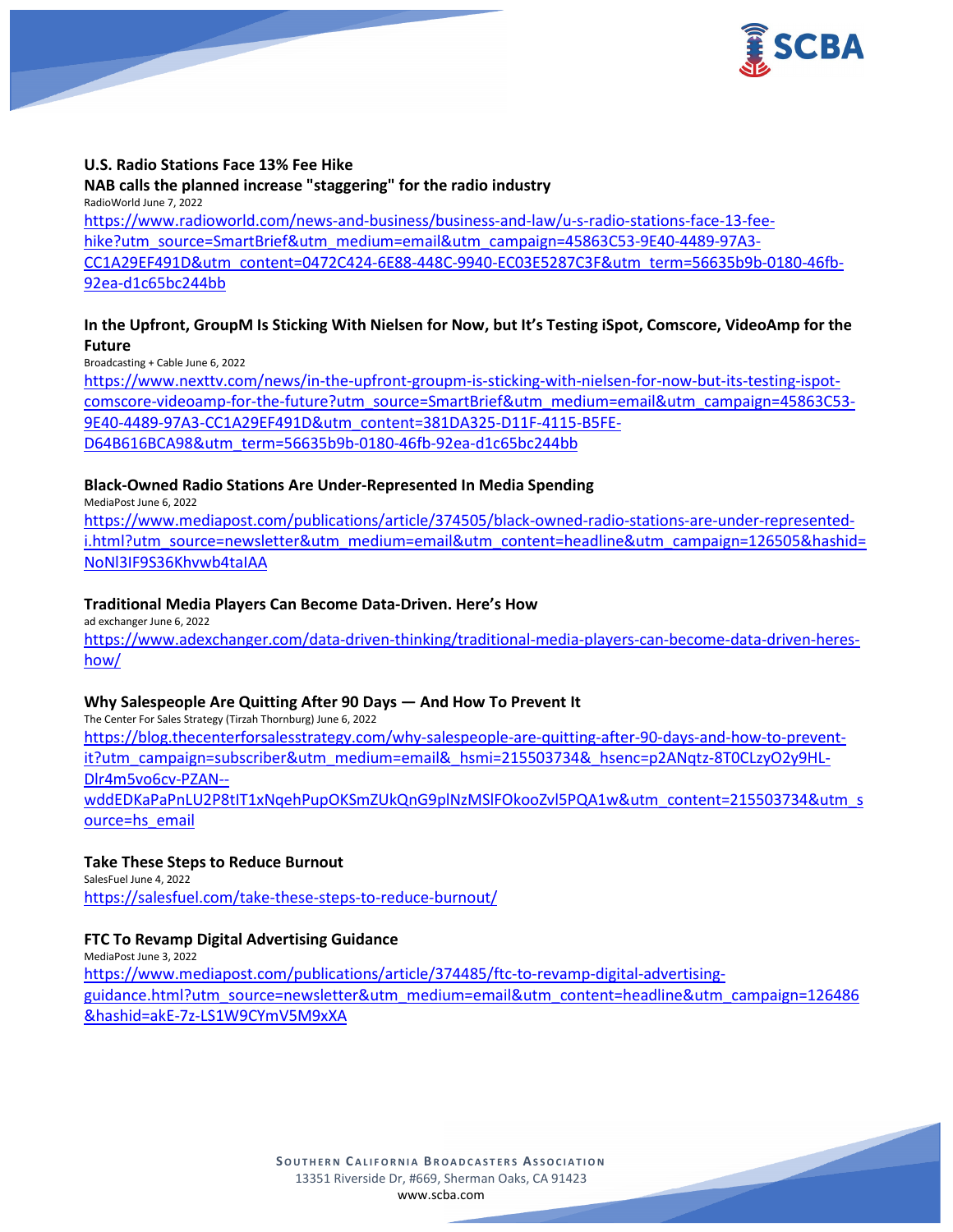

### **Here's How Much Of Smart Speaker Time Is Going To Podcasts.**

Inside Radio (Edison Research) June 2, 2022 [https://www.insideradio.com/podcastnewsdaily/here-s-how-much-of-smart-speaker-time-is-going-to](https://www.insideradio.com/podcastnewsdaily/here-s-how-much-of-smart-speaker-time-is-going-to-podcasts/article_2a2763d6-e294-11ec-9427-ab1b949beeb0.html)[podcasts/article\\_2a2763d6-e294-11ec-9427-ab1b949beeb0.html](https://www.insideradio.com/podcastnewsdaily/here-s-how-much-of-smart-speaker-time-is-going-to-podcasts/article_2a2763d6-e294-11ec-9427-ab1b949beeb0.html)

#### **Nielsen PPM Audience Weekly Trends**

**Here are the audience trends for our PPM markets for May Week 4 (May 19-25, 2022) and the May Full Month.**

#### **Los Angeles (Metro 12+ Population 11,369,600)**

**AQH:**

Jan Monthly - 580,600 Feb Monthly - 620,100 Mar Monthly - 608,100

Apr Monthly - 619,500 May Monthly - 641,100

May Week 1 - 652,300 May Week 2 - 660,800 May Week 3 - 630,800 May Week 4 - 620,600

## **Cume:**

Jan Monthly - 9,902,300 Feb Monthly -10,026,000 Mar Monthly - 10,149,100

Apr Monthly - 10,166,500 May Monthly - 10,139,200

May Week 1 - 10,131,900 May Week 2 - 10,274,200 May Week 3 - 10,045,700 May Week 4 - 10,104,900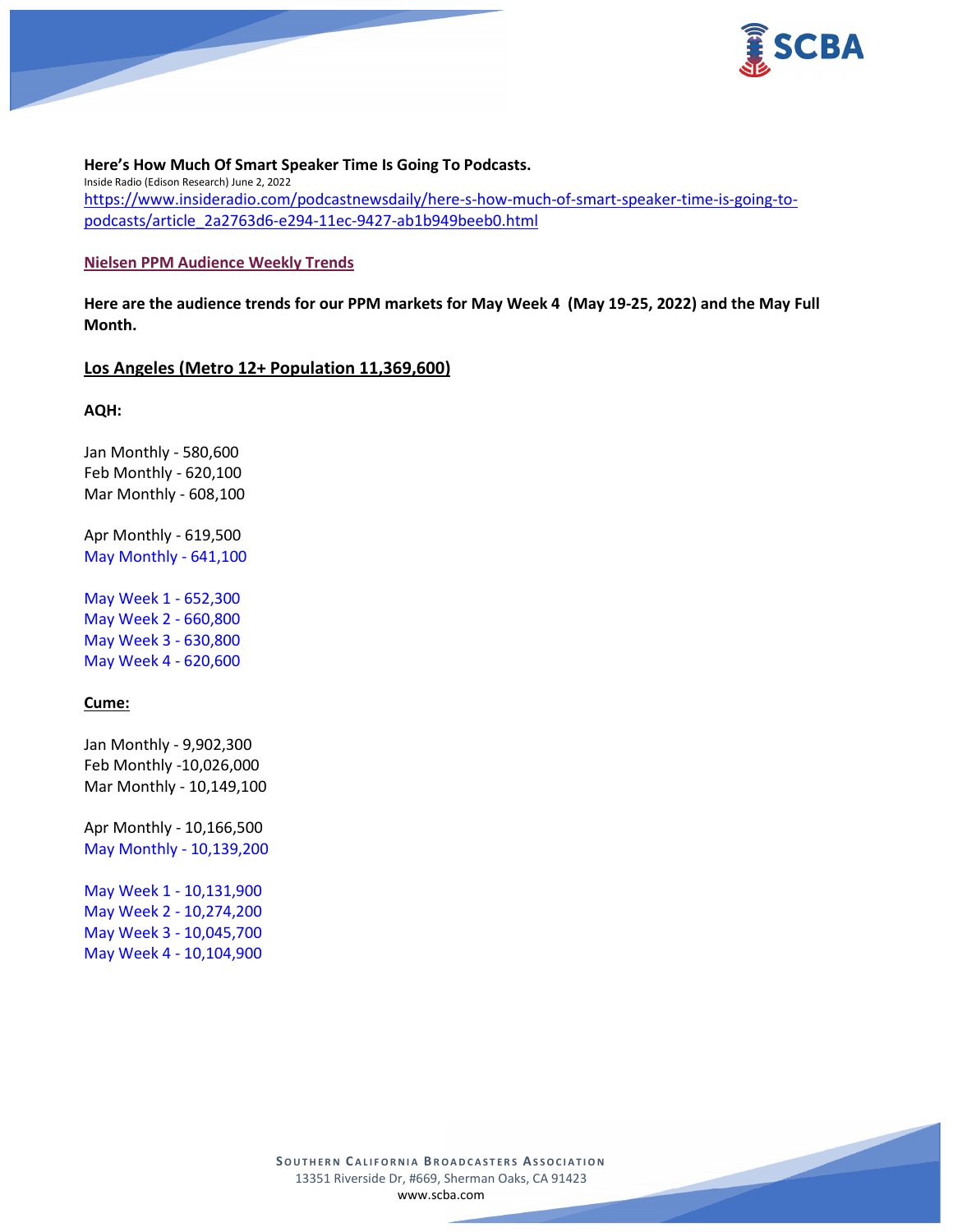

# **Riverside/San Bernardino (Metro 12+ Population 2,172,100)**

**AQH:**

Jan Monthly - 99,400 Feb Monthly -113,800 Mar Monthly - 124,500

Apr Monthly - 123,400 May Monthly - 124,200

May Week 1 - 120,900 May Week 2 - 124,800 May Week 3 - 121,400 May Week 4 - 129,500

### **Cume:**

Jan Monthly - 1,810,400 Feb Monthly - 1,894,000 Mar Monthly - 1,921,700

Apr Monthly - 1,873,700 May Monthly - 1,917,700

May Week 1 - 1,937,500 May Week 2 - 1,872,000 May Week 3 - 1,915,200 May Week 4 - 1,946,200

### **San Diego (Metro 12+ Population 2,881,200)**

#### **AQH:**

Jan Monthly - 119,000 Feb Monthly - 124,000 Mar Monthly - 124,800

Apr Monthly - 128,300 May Monthly - 126,800

May Week 1 - 128,700 May Week 2 - 133,800 May Week 3 - 122,300 May Week 4 - 122,400